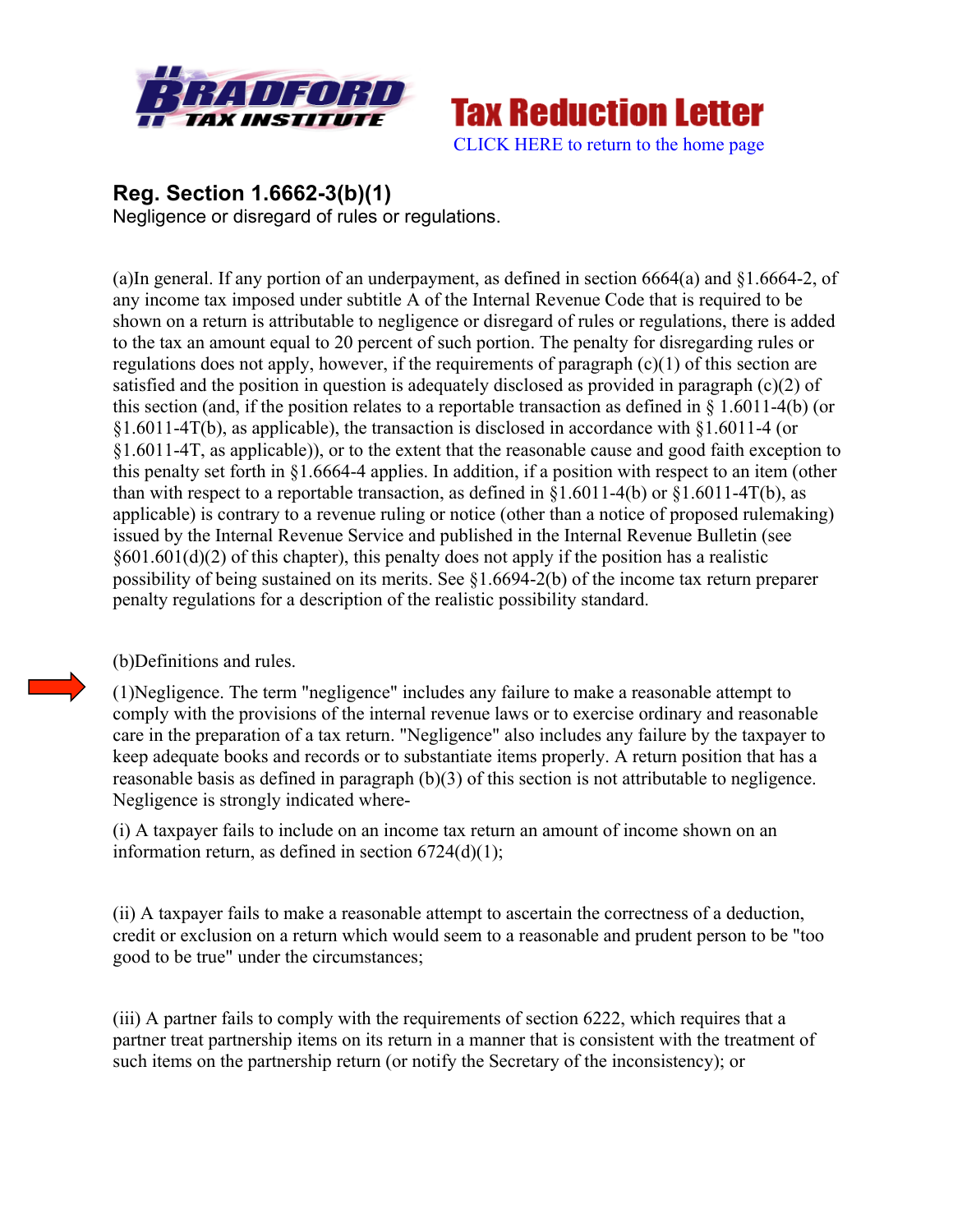(iv) A shareholder fails to comply with the requirements of section 6242, which requires that an S corporation shareholder treat subchapter S items on its return in a manner that is consistent with the treatment of such items on the corporation's return (or notify the Secretary of the inconsistency).

(2)Disregard of rules or regulations. The term "disregard" includes any careless, reckless or intentional disregard of rules or regulations. The term "rules or regulations" includes the provisions of the Internal Revenue Code, temporary or final Treasury regulations issued under the Code, and revenue rulings or notices (other than notices of proposed rulemaking) issued by the Internal Revenue Service and published in the Internal Revenue Bulletin. A disregard of rules or regulations is "careless" if the taxpayer does not exercise reasonable diligence to determine the correctness of a return position that is contrary to the rule or regulation. A disregard is "reckless" if the taxpayer makes little or no effort to determine whether a rule or regulation exists, under circumstances which demonstrate a substantial deviation from the standard of conduct that a reasonable person would observe. A disregard is "intentional" if the taxpayer knows of the rule or regulation that is disregarded. Nevertheless, a taxpayer who takes a position (other than with respect to a reportable transaction, as defined in  $\S1.6011-4(b)$  or  $\S1.6011-4T(b)$ , as applicable) contrary to a revenue ruling or notice has not disregarded the ruling or notice if the contrary position has a realistic possibility of being sustained on its merits.

(3)Reasonable basis. Reasonable basis is a relatively high standard of tax reporting, that is, significantly higher than not frivolous or not patently improper. The reasonable basis standard is not satisfied by a return position that is merely arguable or that is merely a colorable claim. If a return position is reasonably based on one or more of the authorities set forth in §1.6662- 4(d)(3)(iii) (taking into account the relevance and persuasiveness of the authorities, and subsequent developments), the return position will generally satisfy the reasonable basis standard even though it may not satisfy the substantial authority standard as defined in  $\S$  1.6662-4(d)(2). (See  $\S1.6662-4(d)(3)(ii)$  for rules with respect to relevance, persuasiveness, subsequent developments, and use of a well-reasoned construction of an applicable statutory provision for purposes of the substantial understatement penalty.) In addition, the reasonable cause and good faith exception in §1.6664-4 may provide relief from the penalty for negligence or disregard of rules or regulations, even if a return position does not satisfy the reasonable basis standard.

(c)Exception for adequate disclosure.

(1)In general. No penalty under section  $6662(b)(1)$  may be imposed on any portion of an underpayment that is attributable to a position contrary to a rule or regulation if the position is disclosed in accordance with the rules of paragraph (c)(2) of this section (and, if the position relates to a reportable transaction as defined in  $\S 1.6011-4(b)$  (or  $\S 1.6011-4T(b)$ , as applicable), the transaction is disclosed in accordance with §1.6011-4 (or §1.6011-4T, as applicable)) and, in case of a position contrary to a regulation, the position represents a good faith challenge to the validity of the regulation. This disclosure exception does not apply, however, in the case of a position that does not have a reasonable basis or where the taxpayer fails to keep adequate books and records or to substantiate items properly.